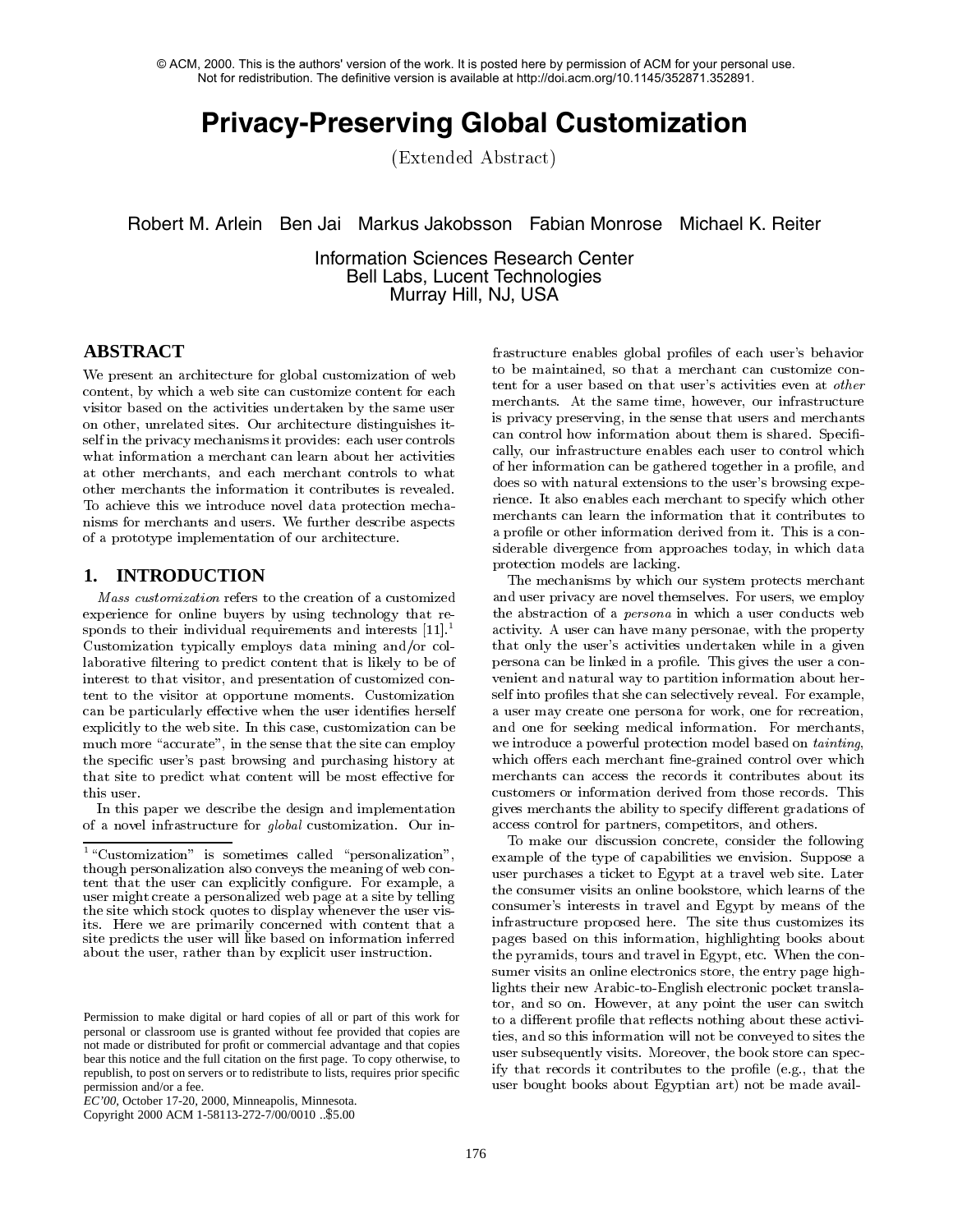able to other book stores, since these competing book stores could use this information to gain this user as a customer.

This extended abstract reports on the ma jor components of an architecture that enables such interactions. Section 2 discusses related work. The goals of our system and the interfaces it offers users and merchants are described in Section 3. Section 4 describes the infrastructure we have built for achieving these goals. Section 5 describes how personae are managed in the system, and Section 6 details merchant privacy protections. We discuss applications of our approach to business-to-business transactions in Section 7.

# **2. RELATED WORK**

Global customization, by which a user's web history is shared across many merchant sites, is practiced today in several forms. A predominant form of such global customization is "ad networks" such as DoubleClick. In this form, information about a visitor's activities at a merchant site is passed to DoubleClick via image hypertext links in the mer chant's page. In response to these requests, DoubleClick returns banner advertisements customized to these activities. This customization is \global" in that this information is collected into a profile for the user (or more precisely, the browser) that is used to customize ads for the same user on her future visits to DoubleClick-enabled sites. Recently, more ambitious sharing of global user web profiles has been developed by companies like Engage (www.engage.com), Angara (www.angara.com) and I-behavior (www.i-behavior.com; also see  $[12]$ . These companies profile users—Engage and Angara using an opt-out approach and I-behavior using an opt-in one—and provide targeted information to merchants about a user for the purposes of customization. Our architecture improves upon these approaches by providing support for users and merchants to specify policies that limit who can obtain information they contribute.

To date, the predominant attempt to provide users more control over how their information is shared on the web is the Platform for Privacy Preferences (P3P). P3P is a protocol to be executed between a web site and a user agent (e.g., running in a web browser or proxy server) in order to automatically negotiate the disclosure of user information as a function of the information being requested and the site's privacy policy. Reagle and Cranor [13] suggest that some P3P implementations will support a data repository from which user information is served, and that this repository might be populated by explicit user conguration or by insertion of data by a web site. They further suggest that  $\frac{3}{4}$ a user agent might implement multiple personae per user that each provides different information to sites, an abstraction that we adopt in our system. Our system differs from P3P mainly by shifting focus from solely the user to both the user and the merchant. First, our system anticipates the storage of user records in a repository outside the user's control (as deployed systems suggest is the trend today) and provides an implementation of the persona abstraction for this setting. Second, it implements merchant privacy controls, which P3P does not address. Third, by separating the storage of persona profiles from any information linking those profiles, our system does not offer a single location that, if compromised, would reveal both all profiles for the user and their relation to that user.

A system that exploits P3P explicitly for global customization is due to Cingil et al. [4]. This work describes an architecture for creating a global web profile for a user by employing an HTTP proxy that monitors the HTTP traffic to and from that user's browser. The user then employs P3P to negotiate the disclosure of information from this profile to merchant sites. In our approach, merchants contribute information to user profiles. This should yield more accurate and meaningful profiles than what might be automatically gleaned by an HTTP proxy. It also underlines the need to address the privacy concerns that merchants have regarding the information they contribute to profiles, which our system attempts to address. Another system employing an HTTP proxy to gather global profiles for customization (but without using P3P or the persona abstraction) is that of Predictive Networks (www.predictivenetworks.com). Our comparison to that system is similar.

Also related to our work are electronic wallets, such as Microsoft Passport (www.passport.com) and the Java wallet (java.sun.com/products/commerce), that offer possibilities for global customization similar to those we propose here. Wallets vary with respect to what information they retain about user activities, whether that information can be contributed by merchants or only the user, and to what extent wallets share this information with participating mer chants. However, to the extent that wallets do retain behavioral information-at least they often retain receipts for purchases, for example—such wallets pose a privacy risk to both users and merchants. From the user perspective, these wallets hold identifying information for the user in conjunction with any behavioral information, and so stored behavioral profiles are not anonymous. Moreover, to the extent that behavioral information is conveyed to merchants, mer chants do not have sufficient opportunity to specify data protection policies about how information they contribute is to be shared with others. These privacy risks have been cited as a major tension between wallet vendors and both online merchants and users; e.g., see [3]. Our infrastructure proposed here, while offering a wallet-like interface to the user, is an attempt to provide a better alternative.

Finally, web personae by which a user can undertake web activities are analogous to psuedonymous email addresses, or "nyms", for email (e.g.,  $[10, 7]$ ). Users post to newsgroups or send emails under a nym in a way that recipients cannot correlate multiple nyms as being the same user. Our personae offer a similar abstraction in the context of web activity and profiling thereof.

# **3. GOALS AND ABSTRACTIONS**

In this section we describe the goals of our system, and the main abstractions it offers to merchants and users. We note immediately that our goals do not include limiting the collection of information that already takes place today on the web. Preventing data collection by technical means is the topic of numerous other research and commercial pro jects in anonymous or pseudonymous web access (e.g., [14, 15, 6, 7]). Our work complements this research by providing a means of controlled information sharing that is compatible with existing web infrastructure and even with anonymous web access, e.g., as implemented by the aforementioned anonymizing systems.<sup>2</sup> Similarly, our goals do not include preventing

<sup>&</sup>lt;sup>2</sup>Most anonymizing systems can be configured to remove HTTP cookies from traffic between the browser and web sites. Since our prototype uses cookies, it is compatible with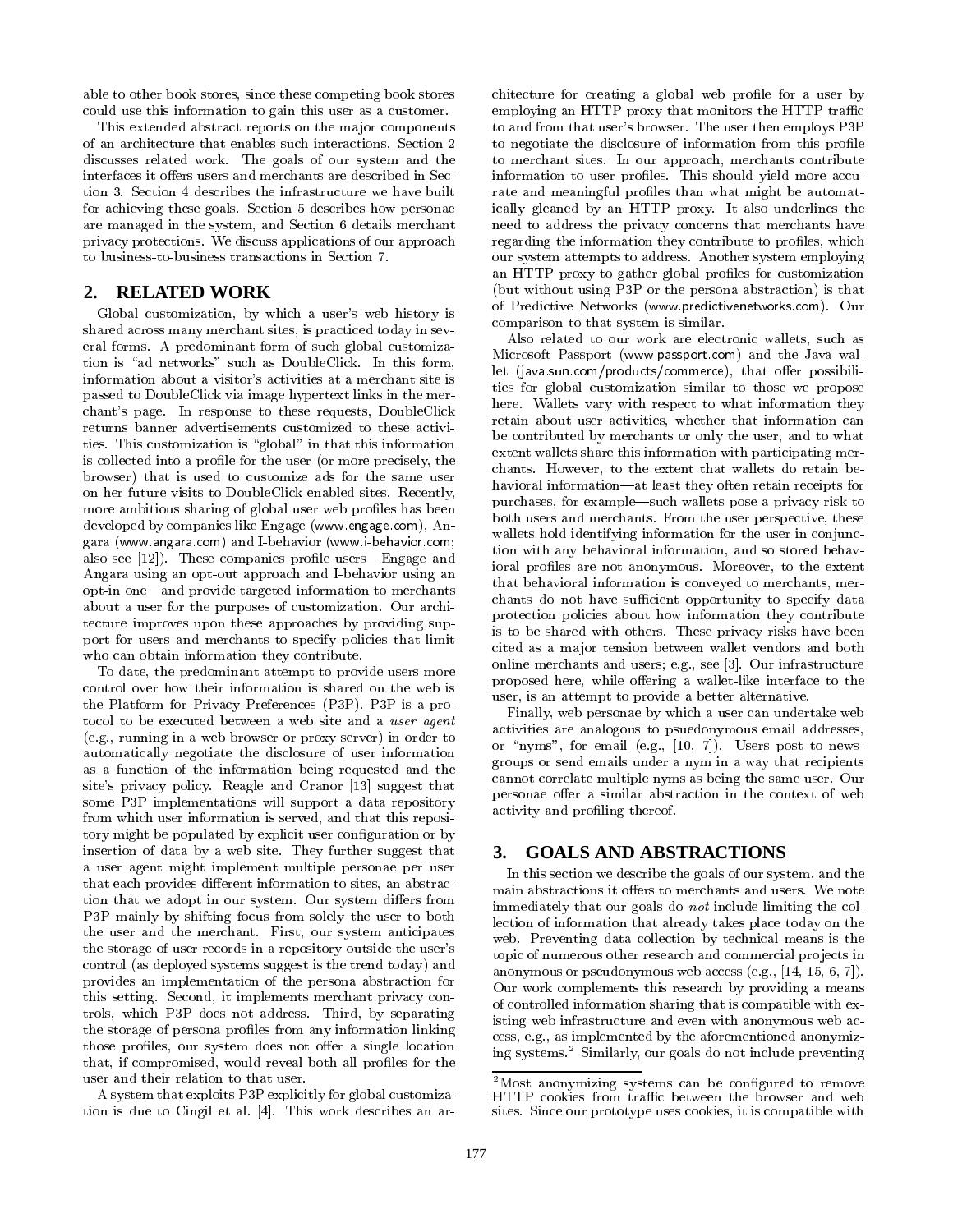various privacy attacks that, e.g., enable a web site to directly observe a user's activity at other web sites (e.g., [5]). The same measures and precautions against such attacks should be applied by users of our system.

A second important omission is that our goals do not include preventing merchants from sharing information outside our system. Rather than trying to force the adoption of our system by eliminating alternatives to it, our intention is to offer a more publicly acceptable and valuable infrastructure to enable this sharing. As a result, the threats we consider do not admit collaborative misbehavior by mer chants to convey more information among themselves than is allowed by our policies. Merchants could always convey that information outside our system, and indeed risk being detected if they misuse our system for that purpose. (Auditing compliance with our policies is discussed below.) That said, we do try to ensure that if merchants share data outside our system, then the mechanisms our system introduces are of no help in their doing so.

Within the constraints outlined above, our first goal is to enable each user to partition behavioral record-keeping by merchants into several profiles that are unlinkable to those components that possess them, and to control which profile is exposed to each merchant. This goal requires us to separate storage of profiles from the ability to link those profiles to a single user, and to our knowledge this distinguishes our work from prior art. For merchants that contribute information to profiles, our protection goal is to offer a sufficiently rich protection model for the merchant to control what other merchants can benefit from those records (also a distinguishing feature). Finally, our goals include achieving the prior without changing existing web infrastructure; in particular, we do not require the use of custom client-side software (in contrast to, e.g., the Java wallet).

While we strive to prevent abuse of our system when ever possible, in some cases we resort to auditing to  $de$ tect (and thus discourage) forms of abuse that cannot be inherently prevented, or charging models to motivate mer chants to behave appropriately. For example, since mer chants sharing data outside our infrastructure cannot be prevented, perhaps merchants should be periodically au dited by an organization like TRUSTe (www.truste.org) or BBBOnline (www.bbbonline.org) as a condition of using our system. Other behavior that can be audited is the accuracy of records that merchants contribute to a profile, though  $3.2$ doing so requires a different form of audit, i.e., active probing. To conduct this form of audit, an auditing agency could play the role of a user who visits the merchant and conducts some transaction. Afterward, the records the merchant contributed can be examined for accuracy. To motivate mer chants to contribute records that are useful to other mer chants, the pricing of our system can be structured in a way that a merchant is issued a credit when other merchants use a record contributed by this merchant.

#### **3.1 The user's perspective**

The main abstraction that our system presents to the user is that of having (possibly) multiple personae. A persona is a role in which the user engages in web activity; natural per sonae may be "work", "entertainment", "medical", "shopping", \investing", etc. The relevant feature of a persona is that activities undertaken by the user while acting in a given persona can be linked and proled across sites. So, if a user visits two different sites under his "work" persona, then information about his activities undertaken at each site will be available to the other site, provided that both sites allow this. However, if he visits a site under his \work" persona, then he need not fear that his "entertainment" activities will become known to that site.

Because it is intrinsically difficult to prevent the correlation of two personae of the same user at a single site—e.g., the two personae could be linked based on IP address, an HTTP cookie, or possibly even browsing behavior-by default our system allows a merchant to read the profile of only one persona per user. This is achieved by granting read credentials to a merchant for only that persona; for a different persona employed by the user on a subsequent visit to that site, the merchant will not be given credentials to read that persona's profile. In the parlance of [2], merchants are thus subject to a *Chinese wall* policy in the sense that the profiles for a user's personae constitute a con
ict-of-interest class. However, the user may override this policy, e.g., allowing a merchant to contribute records to one of her personae even if it cannot read that persona. A user may even choose to allow a merchant to read from multiple of her personae, particularly if she is convinced that the merchant will not be able to link them—e.g., if she uses different browsers from different computers when acting under these different personae. (We note, however, that our architecture supports the use of the same personae from multiple computers.)

Users can configure personae on various parameters, which will be described in Section 5. A user selects a persona when a site requests a persona and one has not already been selected by the user for this browsing session. Our scheme is opt-in, i.e., this interface is not presented to the user unless she previously enrolled to receive persona requests, and at any point she can disable a persona and later re-enable it via a simple interface. It is important that users be able to understand the policies associated with personae, and to easily switch between personae when appropriate. Our design is constructed with this as a primary concern.

# **3.2 The merchant's perspective**

Commerce servers are often built using database-driven templates that enable dynamic web page creation (e.g., [18]). In this approach, web page templates are written in a template language and stored in the web server file system. This template language offers primitives for posing queries to databases, performing computation, and rendering HTML. Thus, when the web page is requested, the web page template is interpreted to render a web page based on information retrieved from databases; see Figure 1.

Our system adds to this picture another "database" per merchant, called the Global Customization Engine (GCE). Conceptually this serves as another database that web page templates can query. However, rather than being a database of only local information, it interacts with remote compo nents of our infrastructure to obtain web history information about (the persona of) a visitor to this site and to contribute information about this visitor. Web page templates can query the GCE for information about the visitor, and they

these anonymizing systems only when they are configured to not remove cookies. If cookies are not available for use, either due to an anonymizing system or because the user has disabled their use in her browser, then our prototype has no effect and is invisible to her.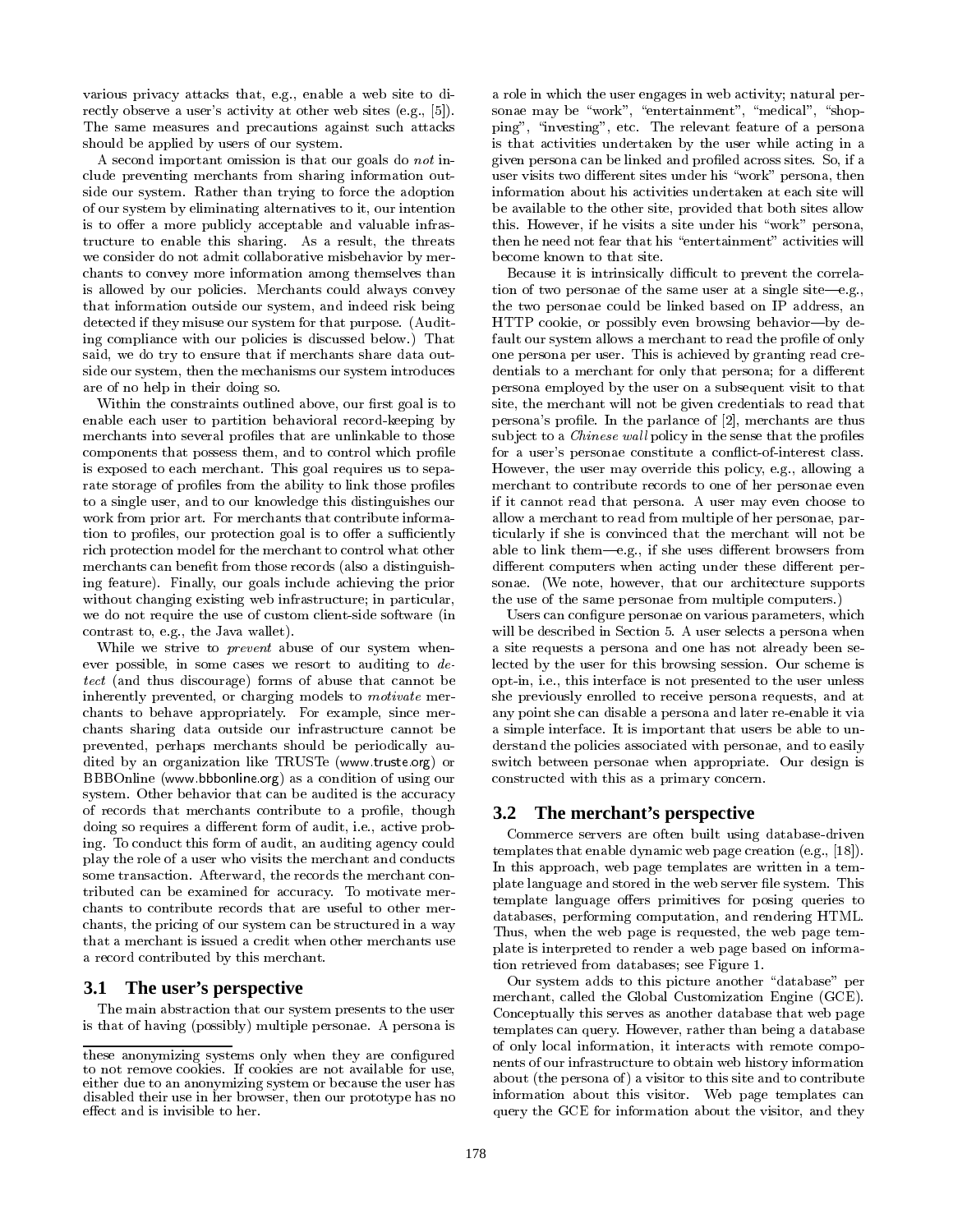

Figure 1: Simplied architecture of a typical commerce server, with GCE added

or other components (e.g., CGI scripts) can insert records about this persona at the GCE. The GCE may propagate these records to other components of our architecture, which may eventually propagate these records to other merchants this user visits.

The interface between the merchant site and the GCE enables the merchant site to register an identifier for the visitor along with a persona access credential (PAC) that is passed to the merchant site if the user's persona management policy allows. From then onward (until the PAC expires), web page templates can query the GCE using the chosen identier. The GCE uses the PAC to retrieve information from our infrastructure about the persona associated with the corresponding PAC. The PAC also enables the merchant to contribute information about the visitor to our infrastructure. When the merchant site inserts records at the GCE, it species access control information that constrains what other merchants can read these records or records derived from them. This data protection model will be covered in Section 6.

We have implemented a GCE, integrated it with a com merce server (iMerchant Pro 2.0; see www.ihtml.com), and set up merchant servers in this configuration for our own testing purposes. This commerce server supports a web page template language called iHTML, via which web pages pose queries to the GCE. In our implementation, the merchant registers a PAC with a customer identifier that it also sets as an HTTP cookie in the user's browser for the current browsing session. When the site gets an HTTP request from that user, it can pass the associated cookie to the GCE to obtain information about the (persona of the) visitor. We have designed our GCE so that it can be run on a separate host from the merchant site and therefore requires minimal changes to existing sites.

# **4. INFRASTRUCTURE**

In this section we give an overview of the infrastructure we have developed to support the interfaces described in Section 3. The primary and thus far unmentioned components are the following.

 $\bullet\,$  Persona server: A  $\it persona\,\it server$  resides in the network to support the management of user personae and the issuance of PACs. Each user who employs our system holds an account at the persona server. This ac count allows the user to create new personae and manage policies for existing personae. Users must trust the persona server to accurately enforce the policies the user specifies for her personae, and to not disclose relationships between personae and users to mer chants. In order to scale, the persona server might be implemented as a single virtual server with one domain name. This name would be dynamically mapped to an actual persona server depending on a range of criteria, including the proximity of the server to the client, the current load and availability of servers, etc. Techniques for implementing virtual servers and the dynamic mapping of DNS queries to actual servers is known and practiced today; Akamai (www.akamai.com) is a particularly visible example.

 $\bullet$  Profile database: A prople database, or PDB, contains records inserted by merchants about different personae. There can be numerous, unrelated PDBs in our system. A merchant chooses the PDBs to which it inserts records as those it trusts to enforce the data protection policies that it species; PDB support for merchant data protection will be described in Section 6. Users must trust the PDBs of the merchants to which it provides PACs to limit merchants to the forms of access specied in those PACs (Section 5). However, since users may not be aware of the PDBs a merchant uses, this trust will need to be gained with, e.g., the assistance of an auditing body (see Section 3).

We emphasize that a user's persona server should be separate from the merchants the user visits and the profile databases they use: since the persona server stores the correspondences between personae and users, joining the persona server with profile databases would enable construction of a profile per user—as opposed to per persona. We thus envision the persona server being established as a privacy preserving site devoted to this purpose. We anticipate PDBs being offered by service providers, particularly as a valueadded feature for commerce server hosting.

The type of data that merchants insert into PDBs should be limited to information about what a persona (i.e., user) did while at their web sites. In particular, it should ex clude information that could be used to link two personae,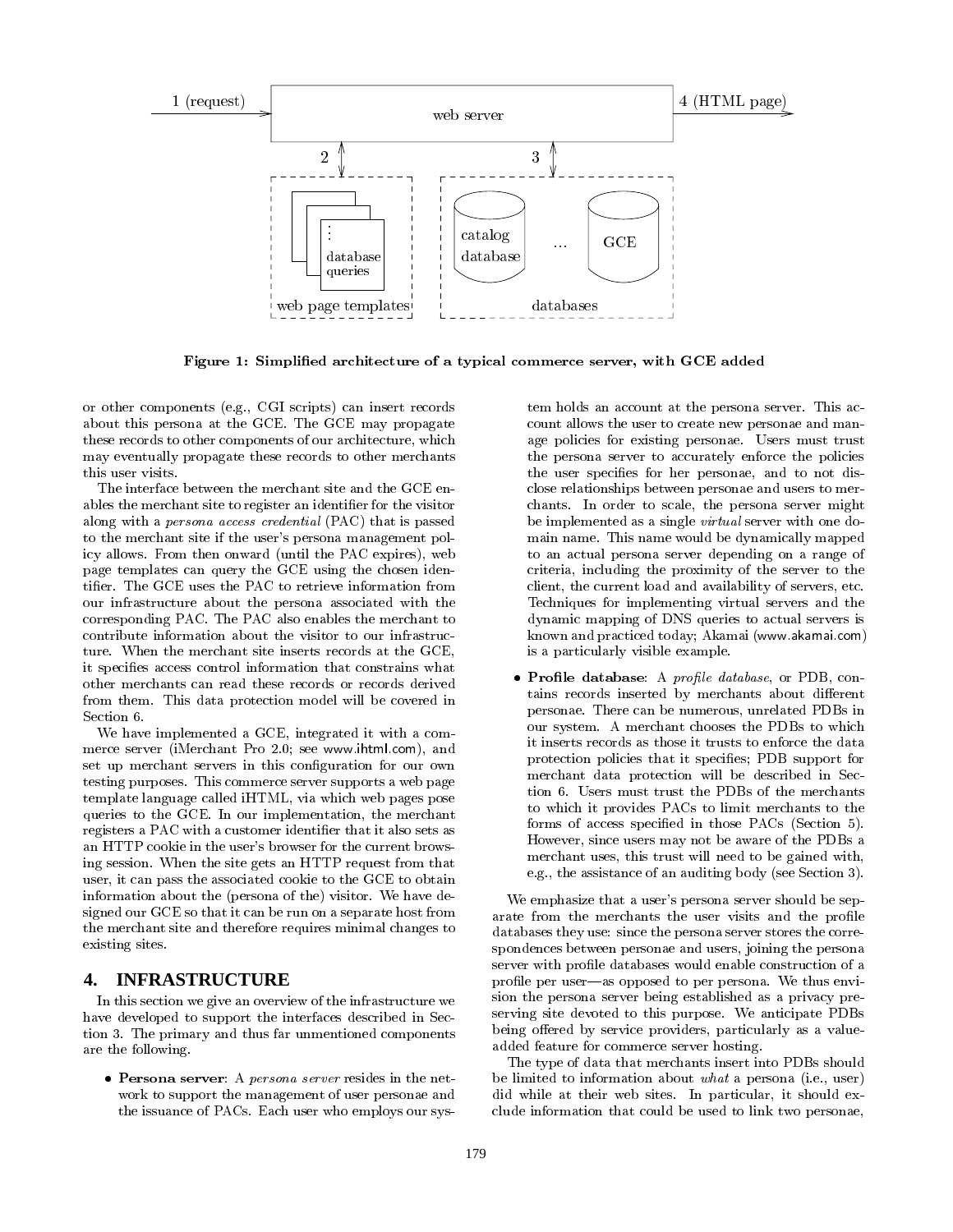such as the IP address from which the user visited or any other identifying information like email address. Note that our decision to disallow multiple personae to be read by any merchant by default takes away incentive to do otherwise: a single merchant, even if in theory it could link two personae to the same user, will not be given PACs to read data for both personae. This restriction on the type of data mer chants insert thus primarily serves to prevent PDBs from linking personae associated with the same user.

*Implementation issues.* We have implemented a protocol by which a merchant site requests a PAC for a persona from the persona server, the persona server issues that PAC, and the merchant uses it (via its GCE) to read or insert information about the persona to a PDB. We omit description of this protocol in this extended abstract, but a few com ments are in order. First, this protocol requires user input only in the case that there is no current persona for the user. Second, this protocol employs HTTP tools (e.g., redirection, cookies) in a way similar to the protocol by which Microsoft's Passport service (www.passport.com) issues credentials. This is not surprising given that both systems are designed for unmodied client browsers, albeit for somewhat different tasks. The limitations of HTTP and surrounding infrastructure result in limitations of our protocol similar to some recently pointed out for Passport [8]. Where possible, we have taken steps as suggested in [8] in our implementation to address these limitations.

## **5. PERSONAE MANAGEMENT**

As already discussed, personae are the basic tool by which users partition their behaviors into profiles. The main challenge to implementing personae is to enable the user to easily configure her personae with the desired policies for protecting her privacy, and in some cases to make policy decisions for the user so that managing personae is not a burden.

#### **5.1 Persona configuration**

The policies that describe how personae are managed and how PACs are distributed can significantly impact how a user's data is shared. Some of these policies, and how they can be configured in our prototype, are described below.

*Rights conveyed with PACs.* A PAC granted to a mer chant enables that merchant to access the information in a PDB associated with the persona named in this PAC. With one exception described below, by default a PAC conveys read rights, which enable the merchant to read records in the PDB associated with the persona, and *insert* rights, which enable the merchant to insert new records about that per sona. However, a user could grant only one of these to a merchant. For example, a user might grant a site only read access if she does not want her activities at that site added to her profile. She might grant only insert access if she does not want the site she is visiting to learn her other profiled data, but she is comfortable with that site adding data to her profile. A third type of access can be granted: delete rights, which enable the merchant to delete records associated with the persona from the PDB. Delete rights make it possible to set up a monitoring site that users can visit to review the information stored about their personae in a PDB and delete records of their choosing.

*Exposure of multiple personae at one merchant.* As already discussed in Section 3.1, granting PACs to a merchant with read rights for two different personae of the same user potentially enables the merchant to \merge" the personae profiles, even if the PACs are sent to that merchant in two different sessions. For this reason, we have adopted the default policy that a merchant site be granted read rights to only one persona per user, namely the first persona under which the user visits the site. This policy, however, is limiting in certain cases. For example, many web sites may naturally be visited by the same user in different personae, such as search engines and portal sites that serve as general "launch points" for content regardless of what type of content is sought. Allowing only one persona to be read by each of these sites may limit the amount of customization that site can perform.

*Duration of a persona as a default.* When a user selects a persona in which to browse, that persona can become the default, or "current", persona for some period of time, in order to minimize interruptions in the user's browsing experience. A configurable parameter of a persona is the length of this duration. The default setting for this parameter is the duration of the browsing session, i.e., until the user closes her browser. Other alternatives are a specied time period (e.g., 30 minutes), or simply to not make the persona a default at all. The default persona can be switched by the user explicitly. A persona, even if the default, will not be made readable to a site if that site previously was sent a PAC containing read rights for a different persona of the same user.

*Duration of PACs.* The duration for which a PAC (and the access rights it conveys) is valid can have signicant ramications to user privacy. On one end of the spectrum, a PAC granting read access that is valid indefinitely enables the site that receives it to monitor this persona arbitrarily far into the future. On the other end of the spectrum, a PAC may be limited for use only within a very tight time frame, perhaps only for a minute or so before it has to be re newed. Here the tradeoff involves the additional overhead of frequent renewals, but the benefit to the user is fine-grained control over the duration for which she can be monitored (in the case of read access) or data about her can be added (in the case of insert access). In our prototype implementation we have adopted a short duration period for PACs by default, in order to better protect the user's privacy.

#### **5.2 PAC format**

Persona access credentials (PACs) are granted by a per sona server to a merchant to enable the merchant to read, insert and/or delete records for this persona. A PAC is a structure containing the following fields:

1. An identifier for the merchant to which the PAC was issued. This identifier is used by PDBs to verify that the merchant presenting a PAC is the same merchant to which that PAC was granted. In our prototype, this identifier is the public key that PDBs use to authenticate requests from the merchant. This public key must be conveyed to the persona server within a certificate that is appended to the PAC request and signed by a certication authority known to the persona server.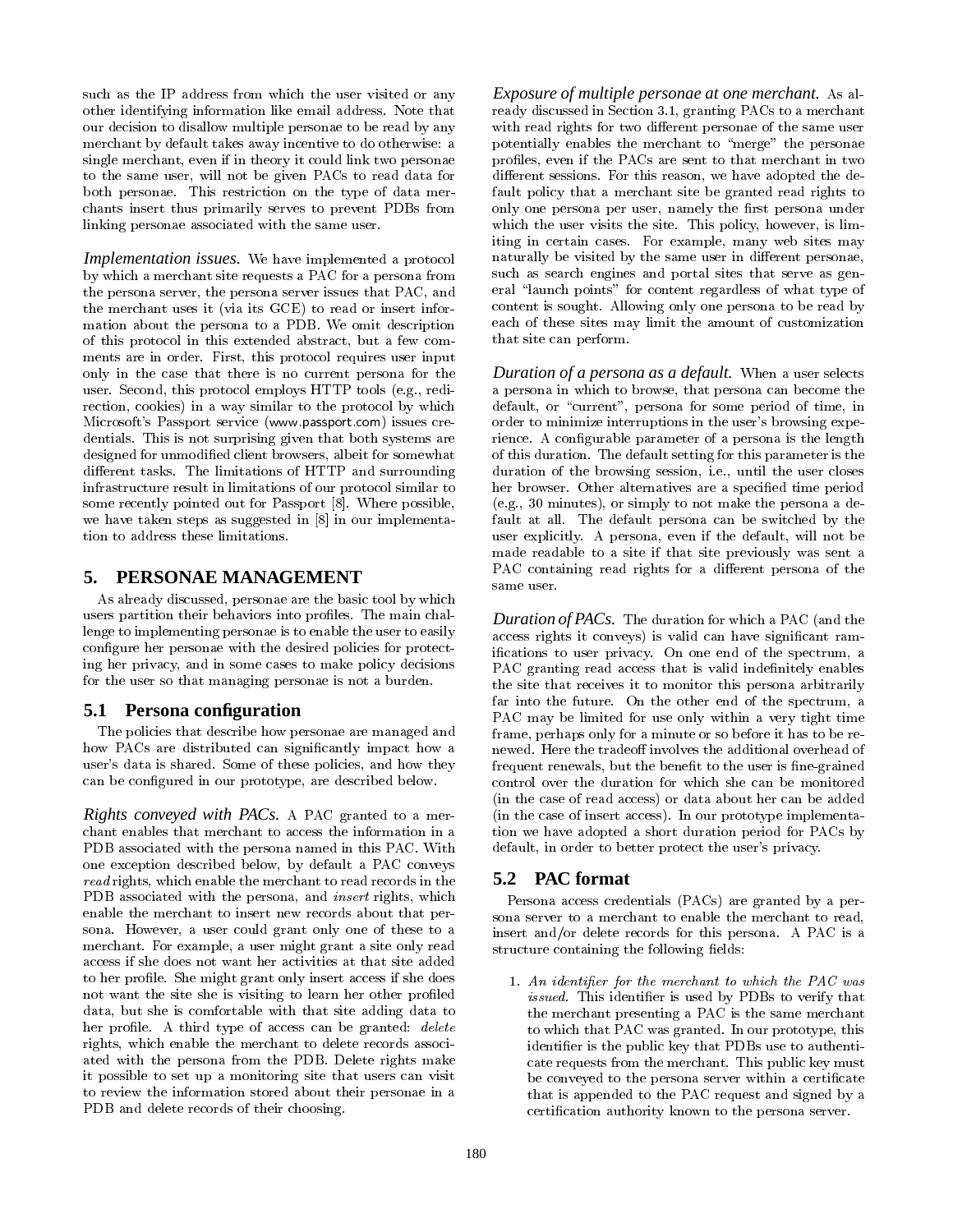- 2. An expiration time. This time is calculated as a function of the PAC duration as described in Section 5.1.
- 3. Access rights. By default, these include both read and insert permissions, or at most insert permission if this PAC is being issued to a merchant to which a PAC containing read permission for another persona of the same user was previously issued. However, the user may choose a different configuration of access rights, possibly including the additional delete permission.
- 4. A digital signature on the above items. When a persona is created at the persona server, the server creates a new public key pair for it. (See motivation below.) That private key is used to sign all PACs for that per-
- 5. The persona public key. The public key matching the private key used to sign the PAC is sent with the PAC. This public key serves as the long-term identifier for the persona.

A PDB veries a PAC accompanying a merchant request by first verifying its signature using the public key contained in the PAC (i.e., the persona public key), and verifying that the PAC has not expired. It then compares the access rights granted in the PAC to the request that the merchant is making, to determine whether it should grant this request. If the request is allowed, the PDB performs the request on the data associated with the persona public key; i.e., this public key is used as the index for a persona's data.

There are several items worth noting about this construction. First, our design includes a separate public key pair per persona in anticipation of distributed persona server implementations. This will enable fine-grained audit and control over which persona server replicas can grant PACs for each persona, by controlling and monitoring to which repli cas each persona private key is communicated. Second, the persona public key need not be certied in any way. If the merchant forges a PAC using a different public key, then it is merely posing queries to a nonexistent persona for that user. Third, the use of a digital signature and verifying public key in the PAC eliminates any need for a shared key between the PDB and persona server. The persona server need not know to which PDB(s), if any, the PAC will eventually be presented.

In our current implementation, persona public keys are RSA keys [16] with 1024-bit moduli. All cryptographic operations in our persona server and PDB implementations are performed using the Cryptolib library [9], version 1.2. PAC signature and verification take 8 ms and less than 1 ms, respectively, on the Sun Ultra 250 (296 MHz UltraSPARC-II CPU) that is our persona server. A commercial implementation might further employ a hardware crypto-accelerator.

## **6. DATA SHARING AMONG MERCHANTS**

Data sharing among merchants takes place by merchants inserting records into, and reading records from, a PDB via their respective GCEs. For the purposes of this sec tion, we denote the merchant who inserted the record <sup>a</sup> by merchant(a), and the persona (i.e., the persona public key; see Section 5.2) to which the record pertains as  $\mathsf{persona}(a)$ . We do not distinguish between the merchant site and its GCE in this section.

Just as users have privacy concerns that must be addressed in our system, so do merchants. Specically, a mer chant may not want to insert records into the PDB if a competing merchant can use this information, directly or indirectly, to tailor content to the same user if she happens to visit the competing merchant. Thus, for our system to be adopted by merchants, it must protect the information that they insert into the system.

#### **6.1 A tainting data protection model**

The data protection model that we have adopted for this task is based on information flow models, specifically tainting. Intuitively, one datum in the system taints another if the value of the second was influenced by the value of the  $\max$ . A tainting model enforces the policy that if  $a$  taints  $a$  , then  $a$  -can be used only in ways that  $a$  has been authorized  $\hspace{0.1mm}$ to be used. So, for example, if the owner of  $a$  specified that it not be disclosed, then  $a$  -cannot be disclosed either. The  $\,$ general idea for using tainting to protect merchant data in our system is that for each record <sup>a</sup> that a merchant inserts into the PDB, the merchant species sets of other merchants to which it will allow that record, or anything that record taints, to flow. So, for example, if a merchant reads  $a$  and uses it to customize pages for a user, and then the merchant inserts a record  $a'$  based on the user's subsequent behavior (e.g., perhaps the user bought what the merchant displayed), then  $a$  can be read only by merchants that the merchant  $\,$ who wrote <sup>a</sup> allows it to.

In order to make this viable in practice, however, the model must be considerably refined. The primary reason is that if a data item taints records arbitrarily far in the future by default, this will prevent much data sharing among merchants, usually unnecessarily. For example, consider the scenario outlined in Section 1, in which a user purchases travel to Egypt and consequently is offered, and buys, books about pyramids from an online bookstore. Now suppose the user visits an online home furnishings store, which offers the user a reading lamp because it learns of the user's interest in reading from the records inserted by the book store. In this example, it would typically be unnecessary that records inserted by the home furnishings store, indicating the pur chase of a reading lamp, be withheld from other travel stores that the user visits merely because records inserted by the first travel store are contained in their causal history.

We thus enrich the model by requiring a merchant to specify taint classes for each record <sup>a</sup> that it inserts. Abstractly, the merchant specifies a sequence of sets class<sub>a</sub>[0], class<sub>a</sub>[1],  $\ldots$ , class<sub>a</sub>[str(a) + 1], where each class<sub>a</sub>[i] is a subset of merchants, class<sub>a</sub>[i]  $\subseteq$  class<sub>a</sub>[i + 1], class<sub>a</sub>[str(a) + 1] is the universe of all merchants, and  $str(a)$  is a nonnegative integer called the taint strength of  $a$ . Intuitively, if merchant  $m$  is not in class<sub>a</sub>[i], then it is not allowed to read records derived from <sup>a</sup> by a sequence of <sup>i</sup> or fewer derivations. More precisely, suppose we define a relation  $\rightarrow$  as follows:

DEFINITION 6.1.  $a \rightarrow a$  if and only if

$$
\mathsf{merchant}(a) \neq \mathsf{merchant}(a') \quad \wedge \qquad \qquad (1)
$$

$$
\mathsf{persona}(a) = \mathsf{persona}(a') \quad \wedge \qquad \qquad (2)
$$

 $\mathsf{mercnan}(\mathfrak{a})$  read a vefore inserting a (3)

Now consider the directed acyclic graph formed by the  $\rightarrow$ relation, i.e., where nodes are records and edges correspond to the  $\rightarrow$  relation. For records a, a and merchant m, if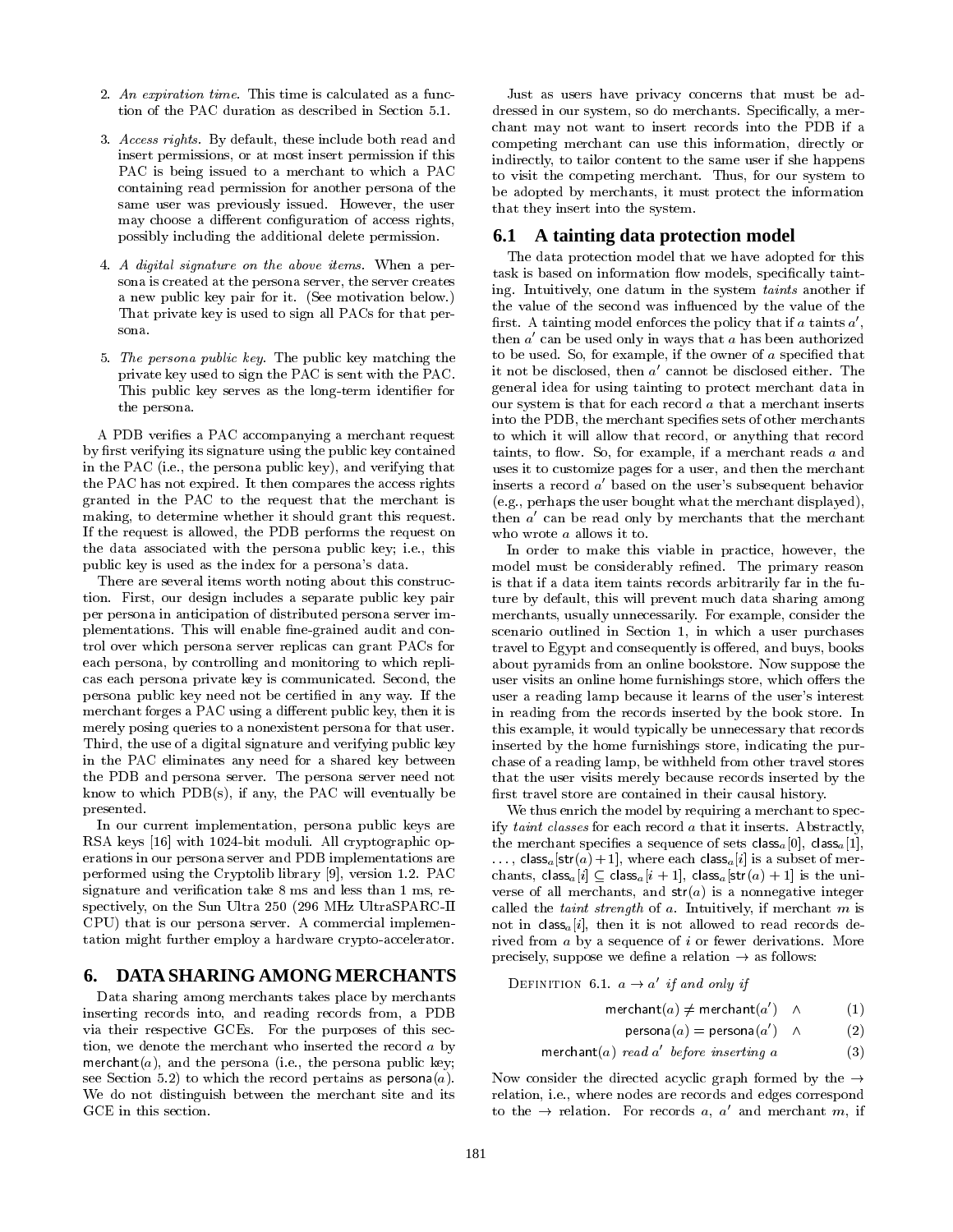$m \notin \text{class}_a[i]$  and there is a path of length i or less from a to  $a$ , then  $m$  cannot read  $a$  .  $\hspace{0.25in}$ 

We anticipate that a merchant will make use of this model by specifying sets of merchants when it registers with a PDB and then referring to those sets to construct the taint classes for records it inserts. For example, a merchant might designate a set  $M_{\text{patterns}}$  of partner merchants with whom it is willing to share data generously, and a set  $M_{\text{noncompleteness}}$  of merchants that are neither partners nor competitors. Then, when it inserts a record a, the merchant might specify  $str(a) =$ 1, class<sub>a</sub>[0] =  $M_{\text{partners}}$  and class<sub>a</sub>[1] =  $M_{\text{partners}} \cup M_{\text{noncomputors}}$ . That is, only partners can read record a, and only part ners and noncompetitors can read records  $a^+ \rightarrow a$  (and  $a^$ only if merchant( $a$ ) consents). In particular, competitors  $\hspace{0.1em}$ of merchant $(a)$  can read neither.

Our algorithm to enforce the policy expressed by taint classes is as follows. Stored with each record <sup>a</sup> is (i) an integer value called the accumulated taint strength of a, denoted ats(a); (ii) the sets class<sub>a</sub>[1], ..., class<sub>a</sub>[str(a)]; and (iii) (pointers to) the records a such that  $a \to a$ . When a  $\epsilon_{13}$ record a is inserted,  $ats(a)$  is computed as

$$
\mathsf{ats}(a) = \max\{\mathsf{str}(a), \max_{a':a \to a'}\{\mathsf{ats}(a')\} - 1\}
$$

To determine whether a merchant  $m$  can read  $a$ , the PDB executes a breadth-first search from  $a$  in the graph defined  $by \rightarrow$ , truncating each descending traversal once when it encounters a record  $a$  where  $\texttt{ats}(a$  ) is less than the current  $\hspace{1cm}$ depth in the search. For each record  $a$  visited at depth  $a$  in  $a$ this traversal, m is allowed to read a only if  $m \in \text{class}_{a'}[d]$ (or  $a >$  str(a)).

To insert a record  $a$  with out-degree  $B$  (i.e., there are  $B$ records a such that  $a \to a$ ), the computation required is  $\qquad$  $O(B)$ . Determining whether a merchant can read a record takes  $O(E(\log R + \log M))$  time if there are a total of M merchants,  $R$  records for this persona, and  $E$  edges among these records. In practice, however, the computation time will be much less for reasonable taint strengths. In particular, if a maximum taint strength per record were imposed, then the breadth-first traversal will stop by the depth of that strength. As described above, we anticipate that the sets comprising the taint classes for a record will be previously specied sets that categorize merchants relative to the inserting merchant. In this case, a record requires storage of only  $O(B+C)$  pointers over and above the (one-time) storage of these merchant categories if there are <sup>C</sup> categories.

In our approach a merchant can change taint classes for a record even after inserting that record. However, to support changes that increase the taint strength of the record, it would be necessary for each record <sup>a</sup> to store pointers to all records a such that  $a \rightarrow a$ . Then, if the merchant changed  $\qquad$ the taint classes of a record a in a way that increases  $str(a)$ , the PDB would recompute  $ats(a)$  and perform a depth-first traversal to depth  $ats(a)$  on the DAG defined on the inverse of  $\rightarrow$ , starting at a. For each node a' visited in this traversal, ats $(a\,$  ) would be updated if necessary.

To further improve efficiency and minimize unnecessary tainting, we are currently evaluating variations on our tainting model that "expire" taint. One such alternative is, when a merchant inserts a record a, to save pointers  $a \rightarrow a'$ only to a fixed number of records  $a$  most recently read by  $\qquad \qquad$ merchant(a). In this way, a record a will eventually no  $\bullet$ longer taint records written by a merchant, if the merchant does not read <sup>a</sup> <sup>0</sup> again. In a second approach, each mer-

chant could specify a set of "downgrading" merchants so that a merchant  $m$  can read  $a$  if for each path from  $a$  to  $a$ of length i where  $m \notin \text{class}_a[i]$ , there is a record inserted by a downgrading merchant, as specified by merchant $(a)$ , on that path. Intuitively, merchant(a) might specify a merchant to be downgrading if the business of that merchant is so different from merchant( $a$ )'s that records it writes are deemed to be of no assistance to competitors of merchant $(a)$ .

#### **6.2 Reading records**

The records that a merchant reads is a primary factor in determining the taint properties of records that merchant inserts. In order to minimize unnecessary tainting, it is important that merchants read only records that are directly relevant to the customization decisions they make. We have thus designed a read interface for the PDB that makes it possible for merchants to target these records.

The PDB interface for reading records supports two types of operations. The first operation, here called create list, takes as its arguments a PAC and a scoring function speci fied by the merchant. The scoring function  $f$  accepts as input a single record and returns a floating point value, called a score. Intuitively, for a record a, the score  $f(a)$  indicates <sup>a</sup>'s relevance to the customization decision that the mer chant must make, as determined by the scoring function  $f$ . For example, a reasonable scoring function might return higher scores for more recent records, records that indicate large purchases by the visitor, or records that match the merchant's inventory well. In our current implementation, the scoring function is a Java class file that that the merchant administrators must craft, and that is required to implement a function with no side effects (i.e., no network communication, disk accesses, etc.). For convenience, we provide a set of prefabricated scoring functions that mer chants can extend or use directly.

The create list operation applies the scoring function  $f$  to all records to which the merchant has access for the persona indicated by the PAC. The return value from create list is a reference <sup>L</sup> to a linked list of records sorted by descending scores, stored at the PDB. Importantly, invoking the operation create list does not "count" as reading records, since the reference <sup>L</sup> that it returns does not indicate information about the content of records, their scores, or even how many records are in the resulting linked list stored at the PDB.

The only operation available to the merchant using the reference  $L$  is to invoke next $(L)$ . This operation initially returns the record at the head of the list, and when successively invoked it returns the next record in the linked list. Each record returned to the merchant is marked as having been read by the merchant, for the purpose of determining the records a such that  $a \rightarrow a$  for the records a the merchant inserts. The merchant can sample the first few records of <sup>L</sup> to determine whether they suit the merchant's needs. If so, these can be used to customize content for the visitor. If not, the merchant site may form a new list by invoking cre ate list with a dierent scoring function. We expect that the this this interface will require the merchant to read very few records per visitor in order to customize its content, thereby limiting unnecessary tainting.

## **6.3 On accessing multiple PDBs**

As described in Section 4, we allow multiple PDBs in our system, and further allow a single merchant to subscribe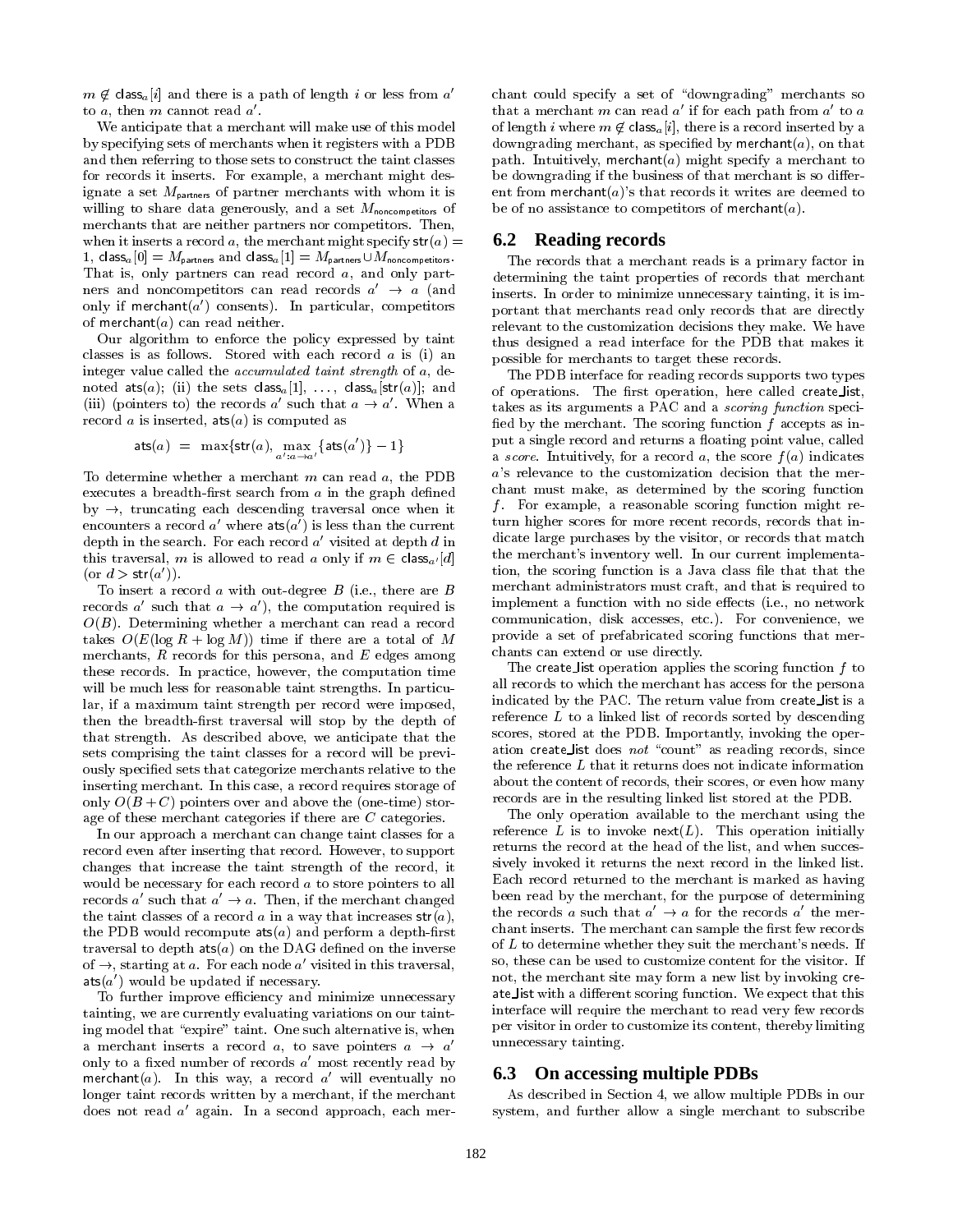to multiple PDBs as it chooses. It is thus possible that a record at one PDB will be tainted by a record at another PDB. More precisely, when inserting a record <sup>a</sup> to a PDB  $D$ , the merchant's GCE propagates to  $D$  a reference to each record a at another PDB such that  $a \rightarrow a$ . The graph  $A$ traversals in the algorithms of Section 6.1 may then require communication across PDBs to complete. If a needed PDB is unreachable, our algorithms respond conservatively: e.g., in the case of determining whether a merchant can read a record, if the PDB at which a necessary record  $a$  resides is  $\qquad\hskip.1in$ unavailable, then the merchant is disallowed.

We note that placing responsibility on merchant GCEs to propagate this taint information poses minimal risk to the enforcement of tainting policies. First, there is little motivation for a merchant to modify its GCE to suppress the fact that  $a \rightarrow a$  when writing a record  $a$ ; doing so merely decreases the degree to which  $a$  is tainted. Second,  $\qquad$ the fact that merchant(a') read a means that merchant(a')  $\in$ class,  $|0|$ . That is, merchant( $a$ ) already trusts merchant( $a$ ) with a, and so trusting merchant(a) to propagate the fact  $\qquad \qquad$ that  $a \rightarrow a$  extends this trust minimally. Third, since the  $\Box$ PDB storing <sup>a</sup> maintains the time at which <sup>a</sup> was read, and the PDB storing a similarly records the time at which  $a$  ,  $\,$ was inserted, such suppression is readily detected in an audit involving both PDBs. We thus believe that communicating records outside our system would be a less risky approach to violating our tainting model, consistent with our goals (see Section 3). If suppression of cross-PDB taint information is nevertheless deemed at risk in our architecture, this can be offset by the deployment of GCEs engineered to resist tampering by the merchant (e.g., [1]) or, in the limit, eliminated by restricting each merchant to use a single PDB.

## **7. APPLICATIONS TO B2B**

The design of our system was influenced by our focus on the business-to-consumer market. For example, this is manifested in our goal of working with unmodified client browsers, where it is known that relying on user installation of new software can be a barrier to adoption. It is also manifested in our attention to user privacy. However, we believe **9.** that many principles underlying our system can be applied in certain business-to-business (B2B) settings.

One application of our design in B2B settings is in so called "ScenarioNets", which is a model of interaction to which some B2B e-markets are evolving. Seybold et al. [17, pp. 36-39] define a ScenarioNet to be "a customer- and project-specific set of interrelated tasks that can be performed across web sites and suppliers to accomplish a specific outcome". The importance of "customer- and projectspecific" is that the sequence of interrelated tasks may be so customized to the customer and project that it is not anticipated or directly supported by a vertical or horizontal e-market. Seybold et al. suggest supporting ScenarioNets by providing a way for the customer to carry the context of previously completed tasks from one web site to the next, so that already-entered information and results of alreadycompleted tasks are available to the next sites and applications in the sequence. We believe that the infrastructure described in this paper could support ScenarioNets in this way, where the user could employ a persona per sequence of tasks. Our infrastructure provides both the means for context to be carried from one step to the next and mechanisms to protect the sensitive information of both the user

and web sites involved in the sequence of tasks. And, in contrast to the support offered by GroupWare systems, our system need not be configured with advance knowledge of the sequence of related tasks.

Applying our techniques in B2B settings may also change certain design criteria we adopted when building our prototype. This is particularly so for the requirement to support unmodied client browsers, since certain B2B settings will be more amenable to the introduction of custom client soft ware. In this case, it is possible for this client software to embody the persona server for this user, or even the PDB contents themselves (similar to suggestions in [13, 4]). How ever, the latter organization would centralize all data in a way that reveals a single profile for the user if this centralized store were compromised.

# **8. CONCLUSION**

In this extended abstract we have introduced a system for supporting global customization. Our system enables pro files of user information to be maintained and accessed by merchants. Via the persona abstraction, users control what information is grouped into a profile, and can selectively enable a merchant to read one or more of these profiles. Our architecture introduces a persona server that assists users in managing their personae. Our architecture separates this from the *profile databases* at which profile information is stored, to eliminate any single point at which different profiles can be tied to the same user. Since merchants also have privacy concerns, our architecture offers a data protection model based on tainting, by which merchants can limit how the information they contribute can be exposed.

#### **Acknowledgements**

We are grateful to Marie-Francoise Harris for pointing out the potential uses of this work for supporting ScenarioNets. We also thank the anonymous referees for numerous suggestions.

## **9. REFERENCES**

- [1] D. Aucsmith. Tamper-resistant software: An implementation. In Proceedings of the First International Information Hiding Workshop, Lecture Notes in Computer Science 1174, pages 317-333, 1997.
- [2] D. F. C. Brewer and M. J. Nash. The Chinese wall security policy. In Proceedings of the 1989 IEEE  $Symposing on Security and Privacy, pages 206-214,$ 1989.
- [3] K. Cassar, L. Graves, and R. Sterling. Digital Wallets. Pursuing Dual Wallet Strategy Before Leverage is Lost. Jupiter Strategic Planning Services/DCS99-14, February 1999.
- [4] I. Cingil, A. Dogac, and A. Azgin. A broader approach to personalization. Communications of the ACM 43(8):136-141, August 2000.
- [5] E. W. Felten, D. Balfanz, D. Dean, and D. S. Wallach. Web spoofing: An Internet con game. In Proceedings of the 20th National Information Systems Security Conference, October 1997.
- [6] E. Gabber, P. B. Gibbons, D. M. Kristol, Y. Matias and A. Mayer. On secure and pseudonymous client-relationships with multiple servers. ACM